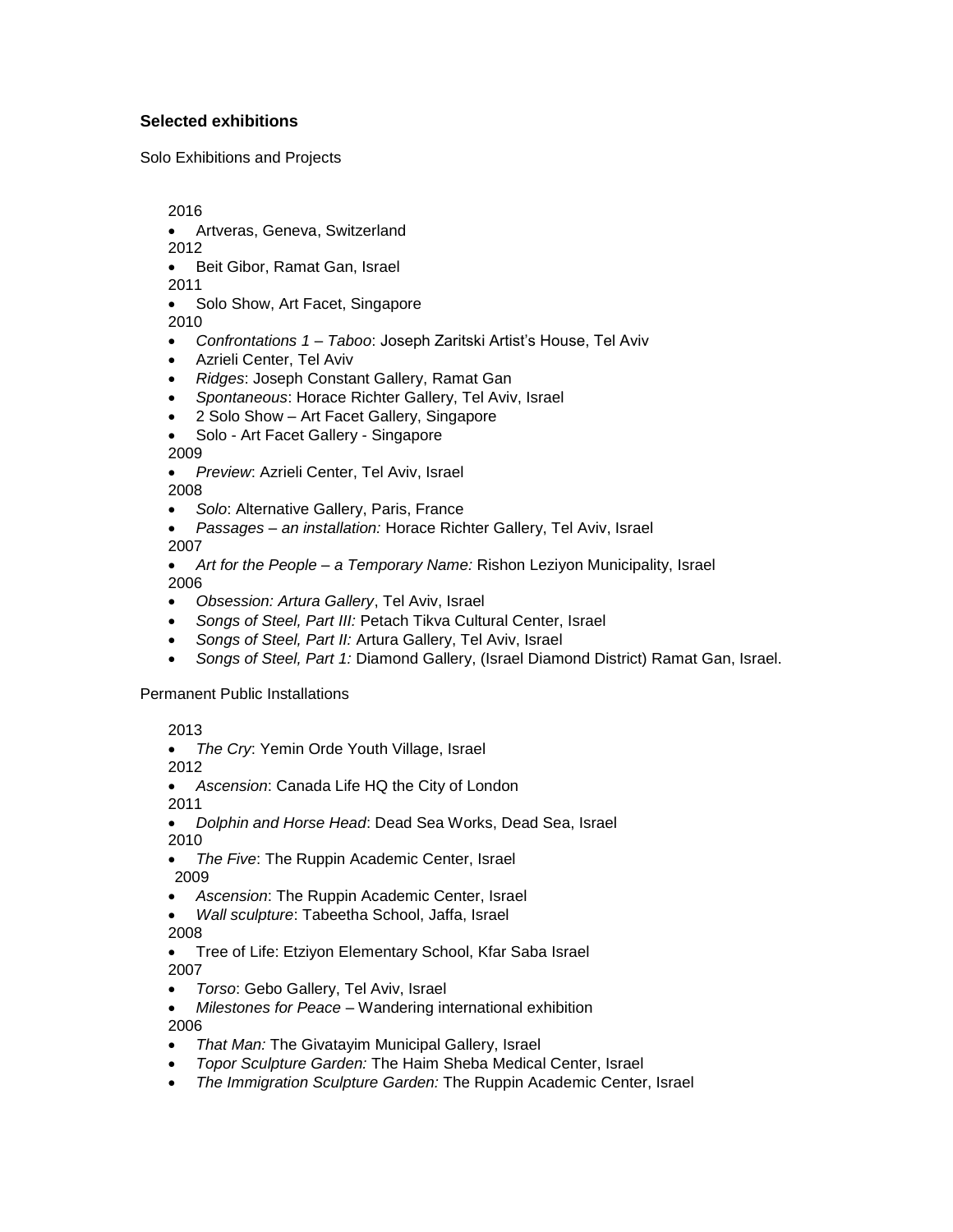Group Exhibitions

2014

 *E-artists*: Ermanno Tedeschi Gallery: Tel Aviv, Israel 2013

- Ermanno Tedeschi Gallery: Tel Aviv, Israel
- Affordable Art Fair Singapore

2012

- *Renewal*: Gebo Gallery: Tel Aviv, Israel
- *Large Art, Small Format*: Atura Gallery, Tel Aviv

2011

- *True Colors -Transformation*: Exhibition and auction, National Association of GLBT in Israel, Tachana Gallery, Tel Aviv, Israel
- *Affordable Arts Fair*: Singapore
- *Animals of Salt*: Mt. Sedom, Dead Sea, Israel
- *Hubris of Passion*: Horace Richter Gallery, Tel Aviv, Israel
- *Secrets Behind Closed Doors:* Exclusive, Tel Aviv, Israel
- *Bible Stories:* Mamilla/Alrov, Jerusalem, Israel
- *Vanilla Sex:* Rugine Gallery, Tel Aviv, Israel
- *Uncovered 70, 80 + Number 2:* Horace Richter Gallery, Tel Aviv, Israel

2010

- *Exhibition in Honor of Israel Independence Day*: Hilton Hotel, Singapore
- *Uncovered 70, 80 +:* Horace Richter Gallery, Tel Aviv, Israel
- *Looking to the East*: The Arts House, Singapore
- Affordable Art Singapore
- Art Singapore Suntec Singapore, level 4
- ArtsExpo, Malaysia

2009

- *The Art of Reconciliation*: Givatayim Municipal Gallery, Israel
- *The Sculpture Route*: Mamilla/Alrov, Jerusalem, Israel
- *Biotope – Waterline:* Exhibition for 100 years of Tel Aviv, Horace Richter Gallery, Tel Aviv
- *Strength*: Constant Sculpture Gallery, Ramat Gan, Israel.
- *Culture Kiosk/Souvenir Art, Markers 7*: ScalaMata Gallery, Venice, 53<sup>rd</sup> Venice Biennale
- Alternative Gallery, Paris, France
- *I am Not a Man Nor an Angel*: Municipal Gallery of Tamra, Tamra, Israel
- *25 regards d'artistes israéliens sur l'art contemporain*: Galerie Le Cheval de Sable, Paris, France
- *Plants on the Farm*: Ecological Art Gallery, Holon, Israel.
- *Creators, Artists and Designers*: The Neri Bloomfield Academy of Design and Education, Wizo School of Design, Haifa, Israel
- Needle in a Haystack: Center for the Arts, Eagle Rock, Los Angeles, California (as part of Exchange Rate 2008 group)
- *StayBite: Modes of Operation*: The University of Texas at Dallas, Visual Arts Building, Dallas, Texas (as part of the Exchange Rate 2008 group)

2008

- Salons des Artistes Contemporain, ANA 2008, Cannes, France
- *Steam*: Horace Richter Gallery, Tel Aviv, Israel
- *Bodies*: Macondo Gallery, London
- *Exchange Rate 2008*: International performance exchange
- *Miniartura – Exceptional Art in a Small Format*: Soham Gallery, Tel Aviv, Israel
- *Folded Art*: Borey Art Gallery, St. Petersburg, Russia
- *Affordable Art Fair*, Paris, France